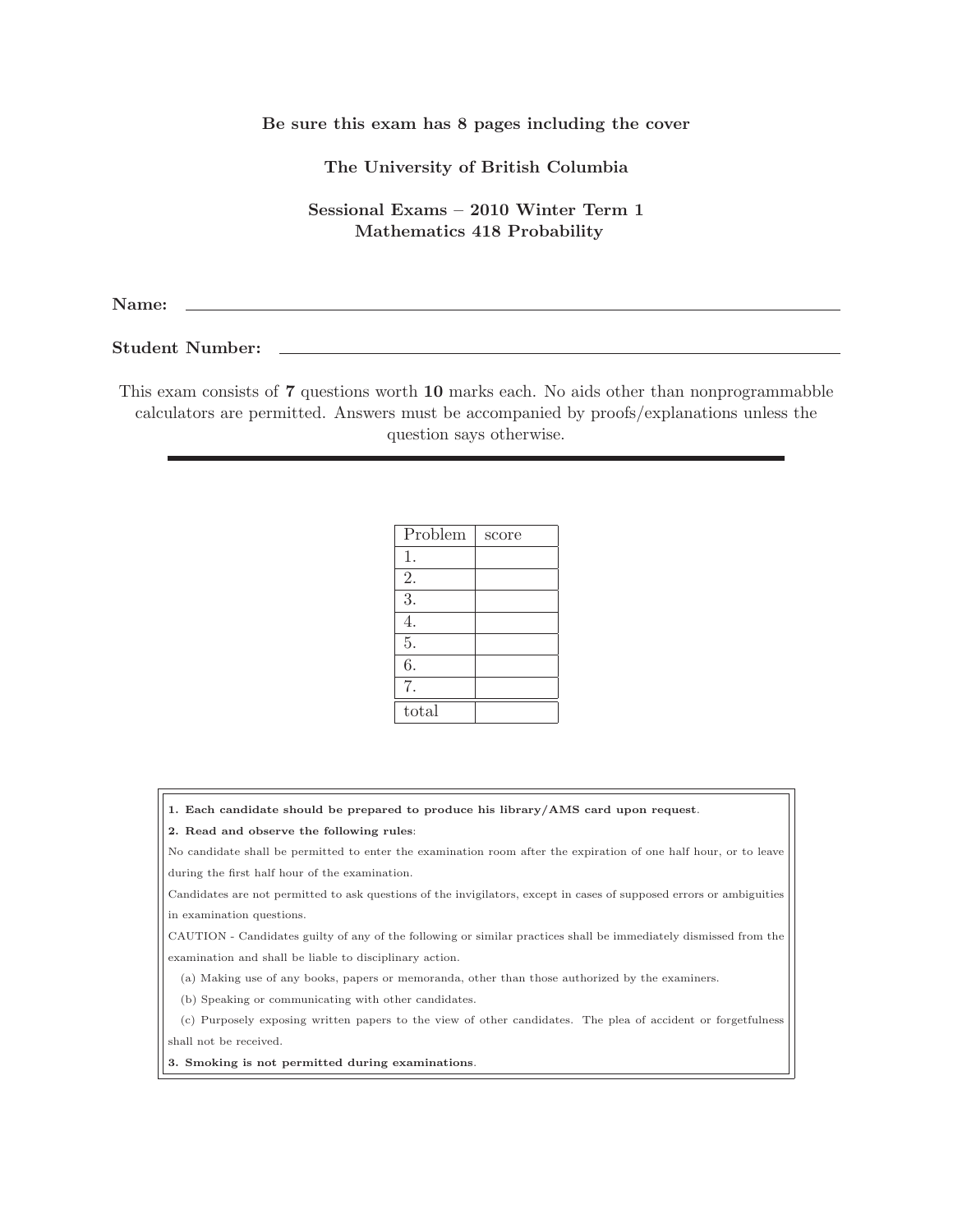- 1. Let X, Y be random variables on  $(\Omega, \mathcal{F}, P)$ .
	- (a) Define "random variable".

(b) Prove that  $Z = |X|$  is a r.v.

(c) Let N be an integer, let  $\Omega = \mathbb{R}$  and let  $\mathcal{F}_N$  be the smallest  $\sigma$ -field that contains all the intervals  $(\frac{i-1}{N}, \frac{i}{N})$  $\frac{i}{N}$ , where  $i \in \mathbb{Z}$ . Describe, without proof, the random variables in this case.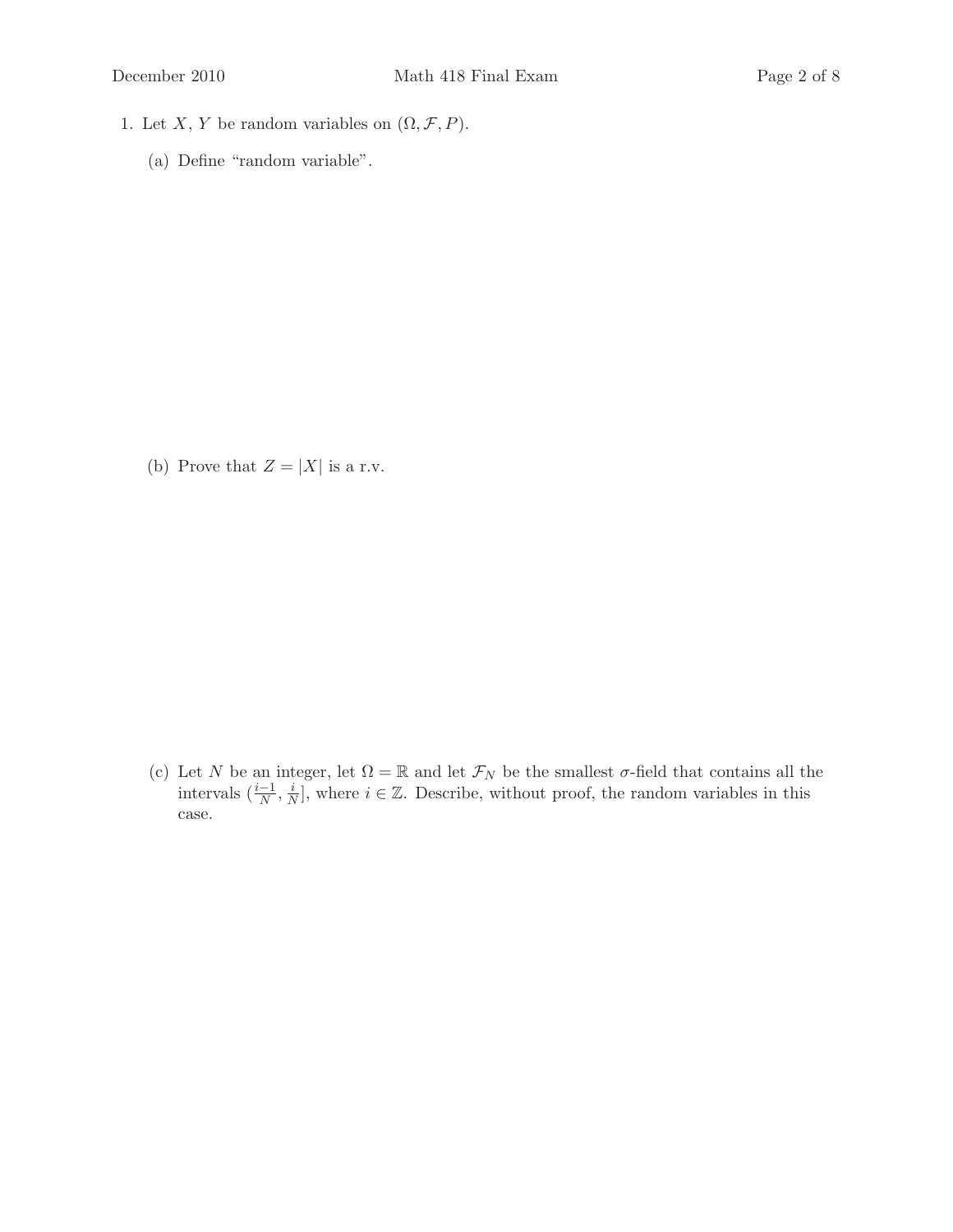- 2. There are n couples, each a husband and wife, at a dance. The name of each husband is written on a card, the cards are then shuffled and dealt to the wives. Each wife then dances with the man whose card she holds. Let  $E_i$  be the event that wife i dances with her own husband and let  $p_n$  be the probability that no married couple dances together.
	- (a) Find  $p_2$  by expressing it in terms of the events  $E_i$ .

(b) Find  $p_3$ .

(c) Is  $\lim_{n\to\infty} p_n = 0$ ?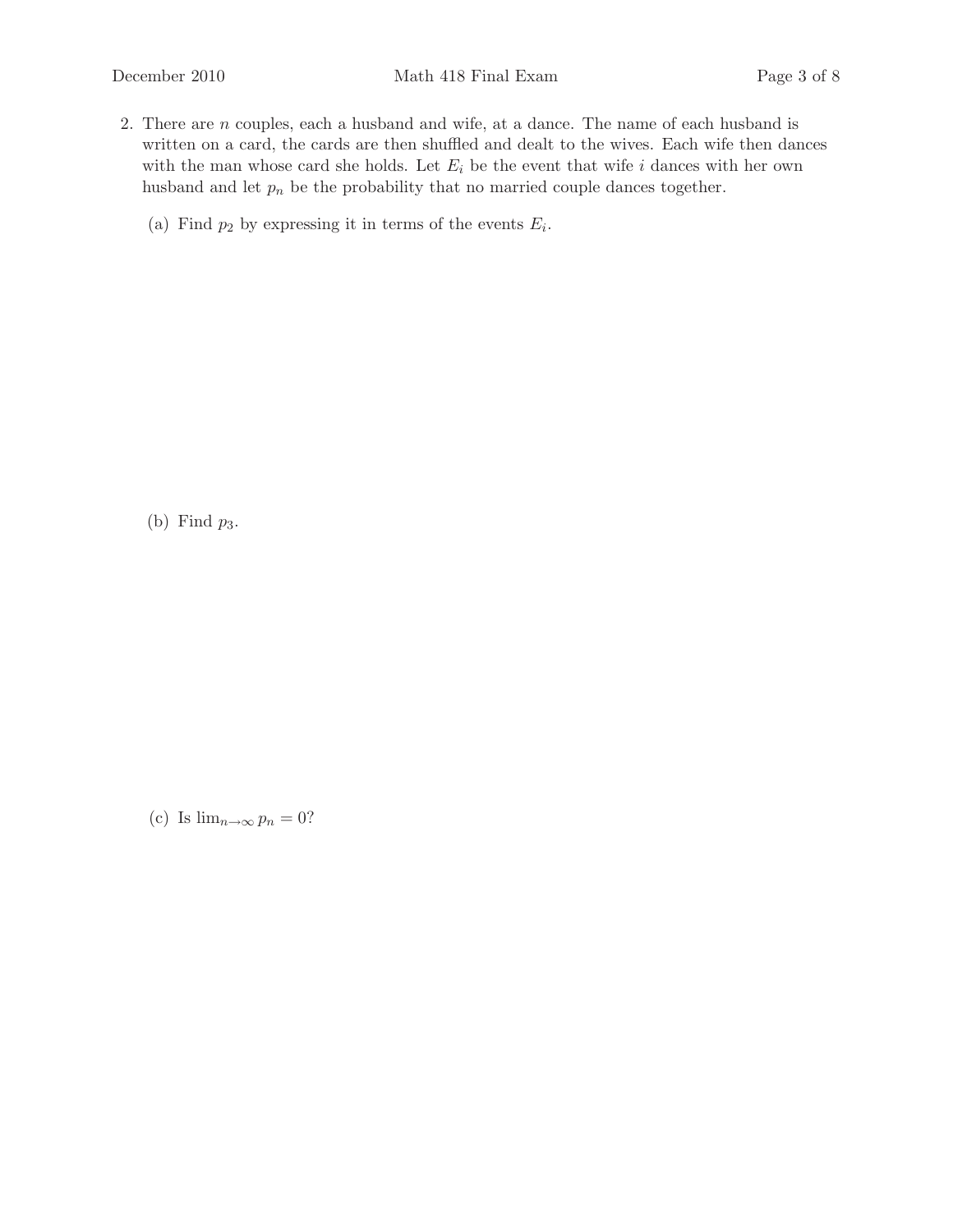- 3. Let Y be a continuous random variable with density  $f_Y(y) = \begin{cases} 2y & \text{for } 0 < y < 1 \\ 0 & \text{otherwise} \end{cases}$ 0 else.
	- (a) What is the distribution of Y

(b) Let X have the uniform distribution on [0,1]. Find a function g such that  $g(X)$  equals Y in distribution. Does  $g$  have to be defined on all of  $\mathbb{R}$ ?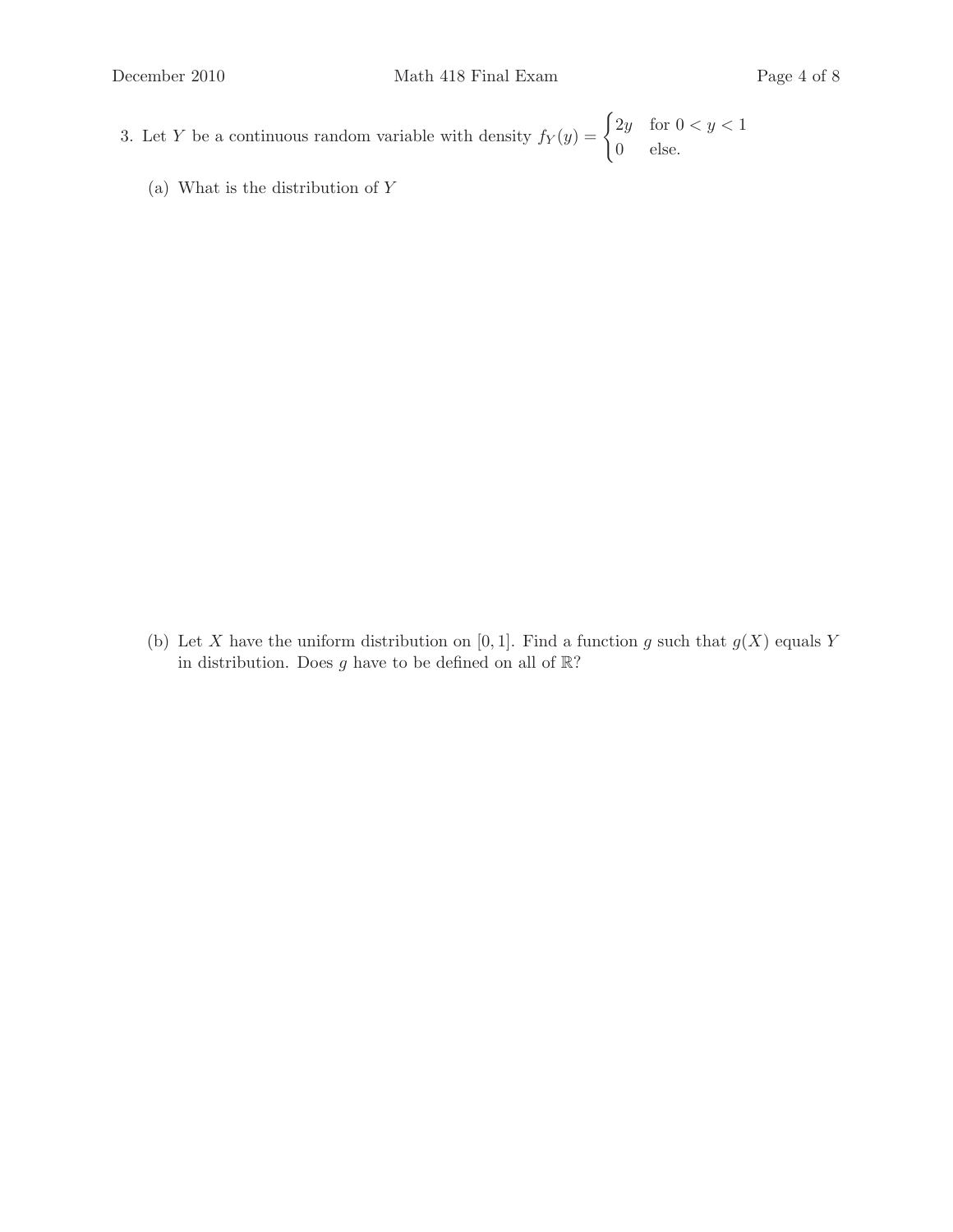- 4. Suppose that the number X of cars that cross the border into the USA in a given hour is a Poisson random variable with parameter  $\lambda > 0$ . Independently, each of these cars has probability  $p$  of being searched. Let  $Y$  be the number of cars that are searched in the specified hour.
	- (a) What is  $E(Y|X)$ ?

(b) Find  $P(Y = k)$ .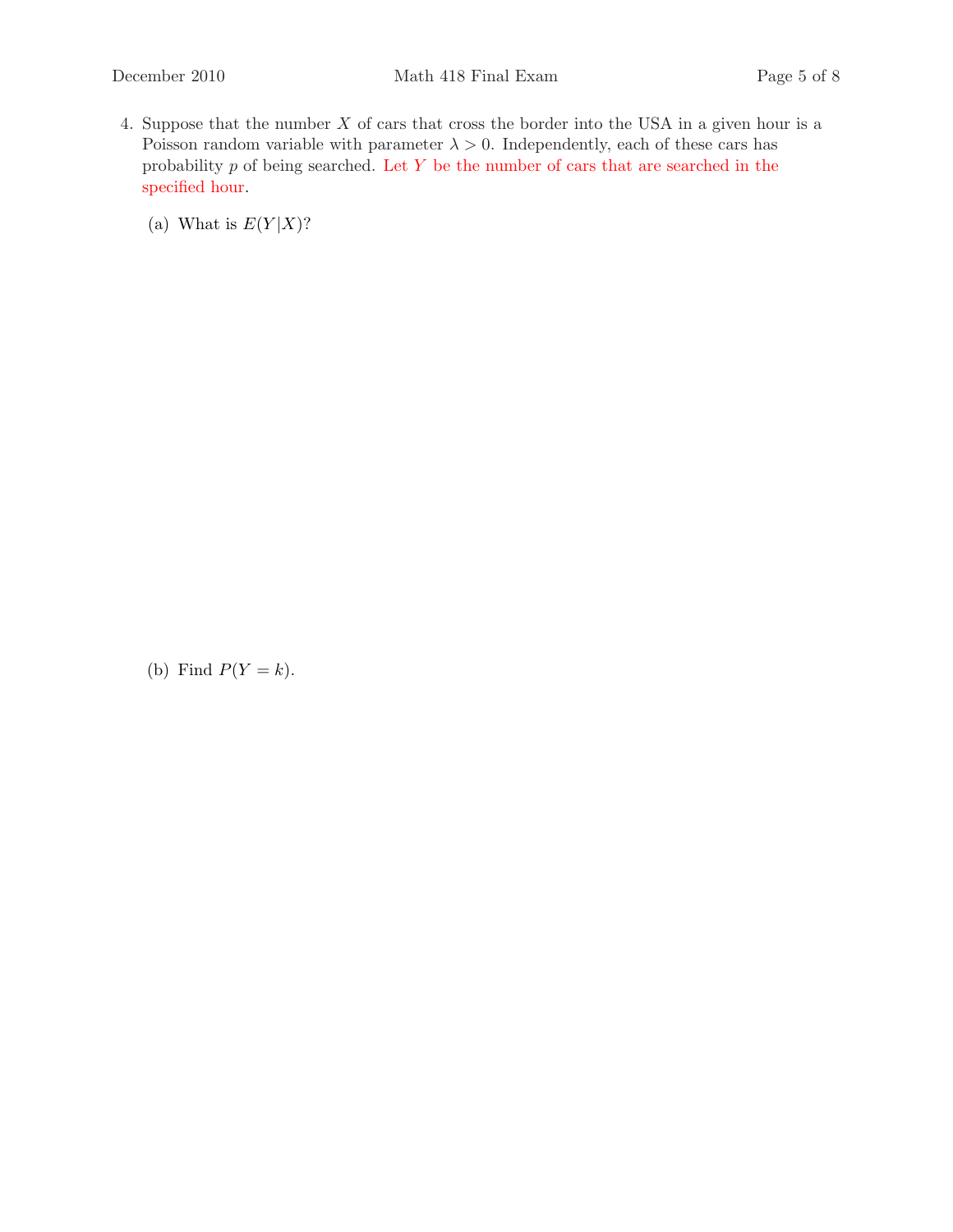(10 points) 5. George and Julia work at the campus coffee shop. The management wants to award a prize to the quicker worker. They will each be set the task of making 200 consecutive double decaf skim milk lattes and, for each, the total of the 200 independent times to accomplish this will be measured. If the two total times differ by more than 80 seconds, the prize will be awarded to the faster one, otherwise no prize will be awarded. The standard deviation of the time it takes each person to make a double decaf skim milk latte is 4 seconds. If the mean times for both George and Julia are actually the same, what is the approximate probability that George will get the prize? You can give your answer as a simple formula.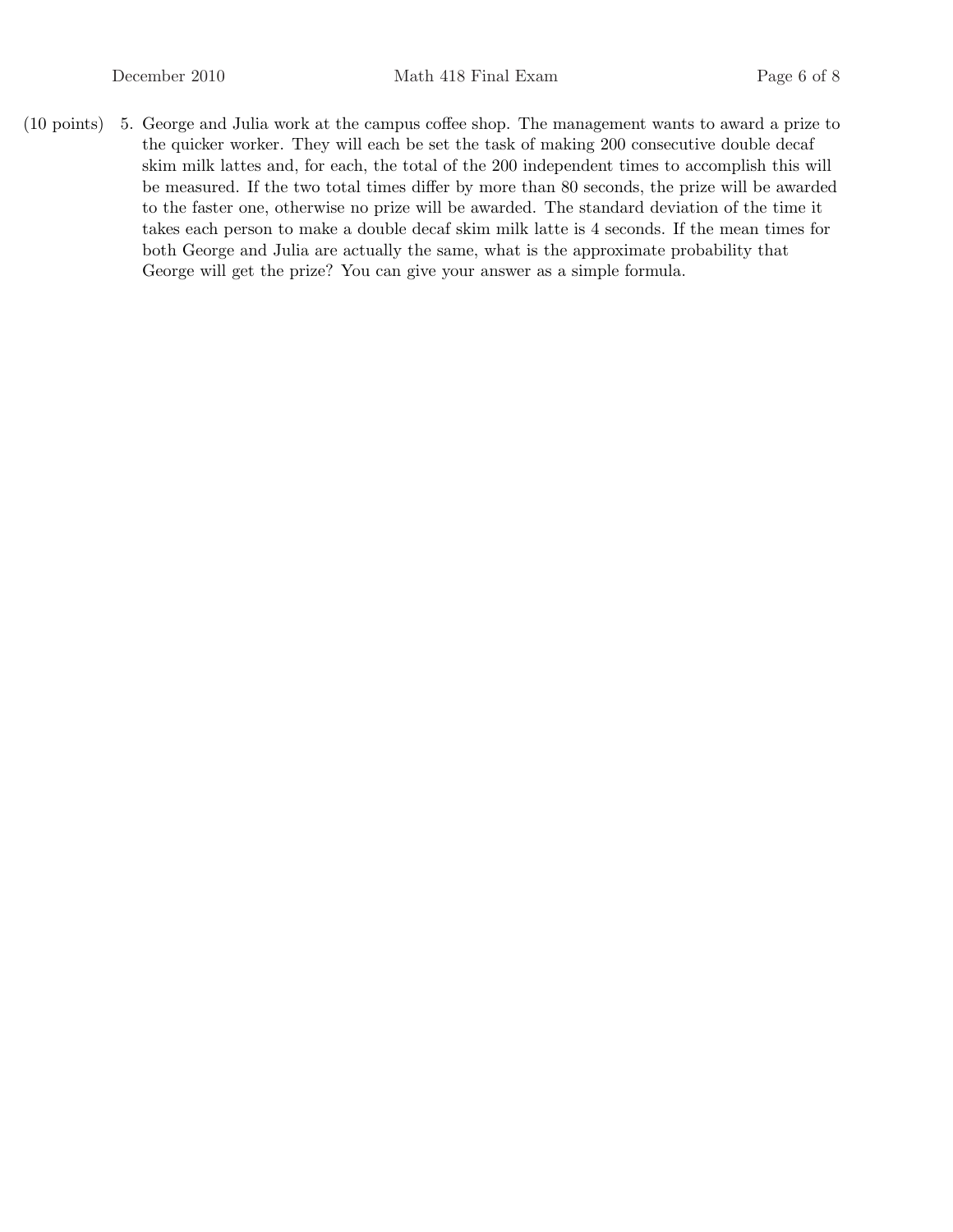6. Let  $E_n(b)$  be the event that random walk hits  $b \in \mathbb{Z}$  for the first time at step n. The hitting time theorem for symmetric random walk says that  $P(E_n(b)) = \frac{|b|}{n} P(S_n = b)$ , where the walk starts from the origin and  $n \geq 1$ . Let  $T = \{n \geq 1 : S_n = 0\}$  be the time of first return to the starting point. Find  $P(T = 2n)$  in a simple form.